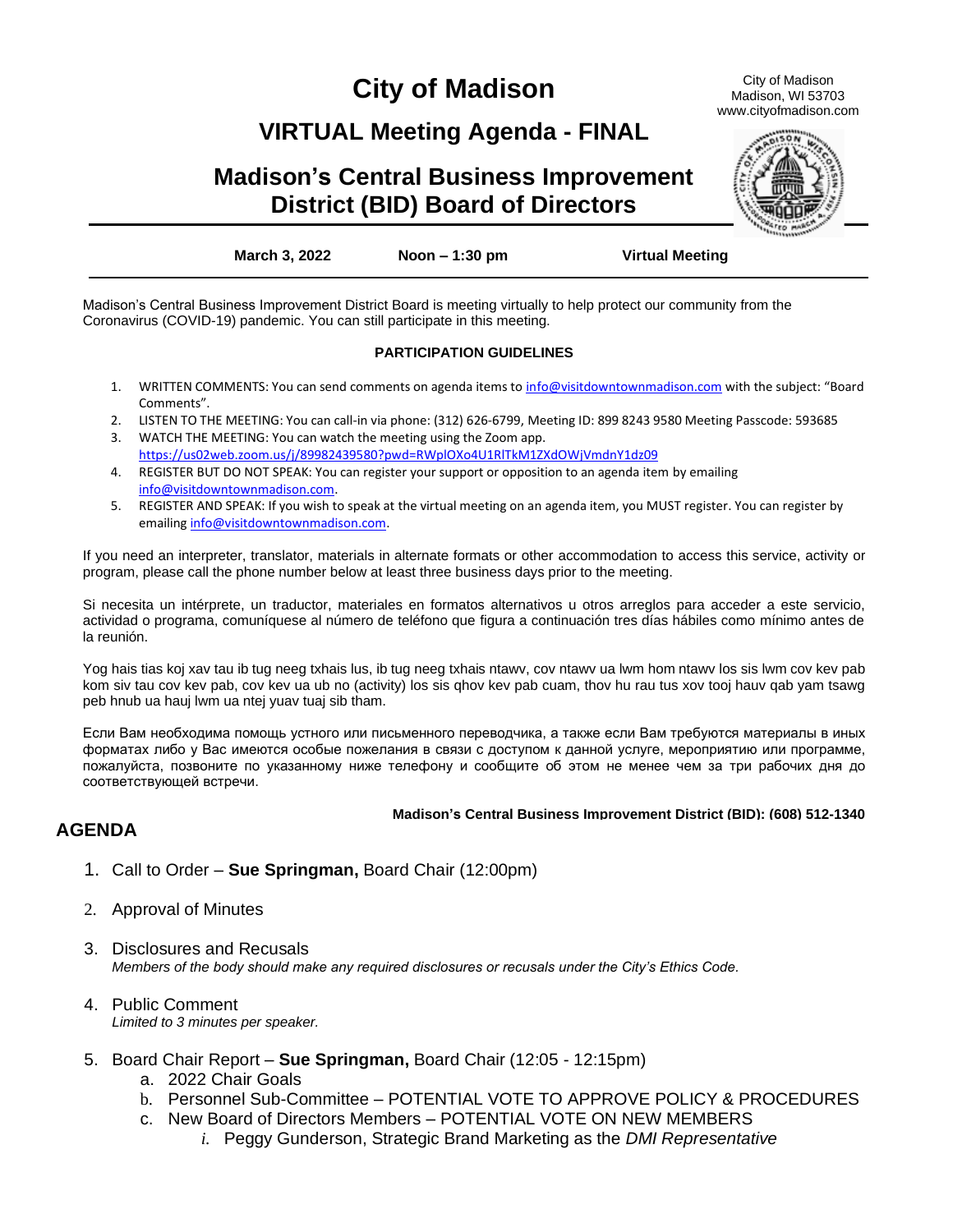- *ii.* Brad Werntz, Boulder Climbing Gym as *West Main Business Owner*
- *iii.* Josie Chu, Madam Chu's @ Culture Collectives as a *State Street Business Owner*
- 6. City of Madison Referrals for Informational Purposes: **Meghan Blake-Horst**, Street Vending Coordinator, Economic Development Division (12:15 – 12:40pm)

Four Legistar items to make the Streatery Cafe Program permanent:

- $\circ$  1. ID# 69379 New 10.30, Roadway Cafe Permit, 12.1425 and 38.05.
- o 2. ID# 69380 New MGO 9.135 for Sidewalk Cafe and Roadway Expansion Cafe Licenses Reorganizes 9.13 and moves mall/concourse rules to 9.136
- $\circ$  3. ID# 69382 Amends Ch. 28 to allow outdoor dining in certain zoning districts as a permitted use.
- $\circ$  4. ID# 69381 Amends Regulations Governing Vending on the State Street Mall/Capitol Concourse.
- 7. Tax Incremental Financing & District Review **Matt Mikolajewski,** Director, Economic Development Division (12:40 - 1pm)
- 8. Neighborhood Updates (1pm 1:15pm)
	- a. First Settlement District **Francesca Hong**
	- b. DMI Update **Jason Ilstrup**
	- c. GSSBA **John Hutchinson**
	- d. University of Wisconsin **Kirstin DeMartino & Vernon Ziegler**
- 9. City of Madison Updates (1:15pm 1:30pm)
	- a. District 4 Update **Alder Mike Verveer**
	- b. Economic Development **Saran Ouk**
- 10. Adjourn

---------------------------------------------------------

### **NEXT MEETINGS**

#### **Executive Committee Meetings**

*Staff-Executive Committee meetings are the 1 st and 3rd Tuesdays of the months at Noon. Hovde Building, 122 W. Washington Ave., Suite 250, Small Conference Room MEETING VIRTUAL*

#### **Board of Directors Meetings**

*Board Meetings are the first Thursday of the month. Noon – 1:30pm Hovde Building, 122 W. Washington Ave., 1st Floor Conference Room MEETING VIRTUAL*

| <b>Board Meetings</b>   |
|-------------------------|
| Thursdays, noon-1:30pm  |
|                         |
| NO MEETING IN JANUARY   |
| Thursday, February 3    |
| Thursday, March 3       |
| Thursday, April 7       |
| Thursday, May 5         |
| Thursday, June 2        |
| NO MEETING IN JULY 2022 |
| Thursday, August 4      |
| Thursday, September 1   |
| Thursday, October 6     |
| Thursday, November 3    |